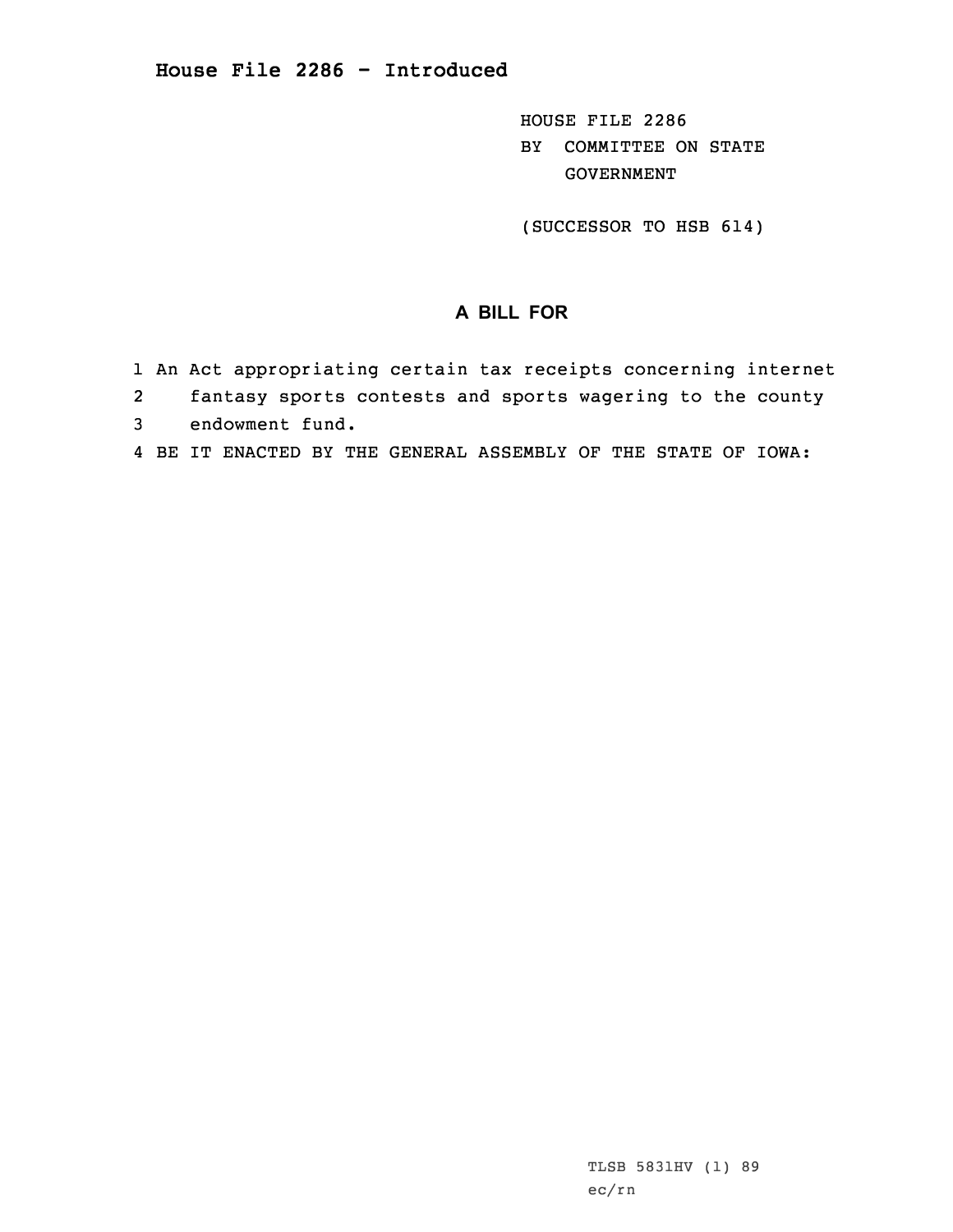1 Section 1. Section 8.57, subsection 6, Code 2022, is amended 2 by adding the following new paragraphs:

 NEW PARAGRAPH. *f.* For the fiscal year beginning July 1, 2022, any unobligated and unencumbered moneys in the sports wagering receipts fund from the previous fiscal year are appropriated to the county endowment fund created in section 7 15E.311.

8 NEW PARAGRAPH. *g.* This subsection is repealed June 30, 9 2023.

10 Sec. 2. Section 15E.311, subsection 3, paragraph a, Code 11 2022, is amended to read as follows:

12 *a.* At the end of each fiscal year, moneys in the fund shall be transferred into separate accounts within the fund and designated for use by each county in which no licensee authorized to conduct gambling games under [chapter](https://www.legis.iowa.gov/docs/code/2022/99F.pdf) 99F was located during that fiscal year. Moneys transferred to county accounts shall be divided equally among the counties. Moneys transferred into an account for <sup>a</sup> county shall be transferred by the department to an eligible county recipient for that county. Of the moneys transferred, an eligible county recipient shall distribute seventy-five percent of the moneys as grants to charitable organizations for charitable purposes in that county and shall retain twenty-five percent of the moneys for use in establishing <sup>a</sup> permanent endowment fund for the benefit of charitable organizations for charitable 26 purposes. In addition, of the moneys transferred from moneys appropriated to the fund from the sports wagering receipts 28 fund created in section  $8.57$ , [subsection](https://www.legis.iowa.gov/docs/code/2022/8.57.pdf)  $6$ , and distributed, eligible county recipients shall give consideration for grants, upon application, to <sup>a</sup> charitable organization that operates <sup>a</sup> racetrack facility that conducts automobile races in that county. Of the amounts distributed, eligible county recipients shall give special consideration to grants for projects that include significant vertical infrastructure components designed to enhance quality of life aspects within local communities.

-1-

LSB 5831HV (1) 89  $ec/rn$   $1/2$